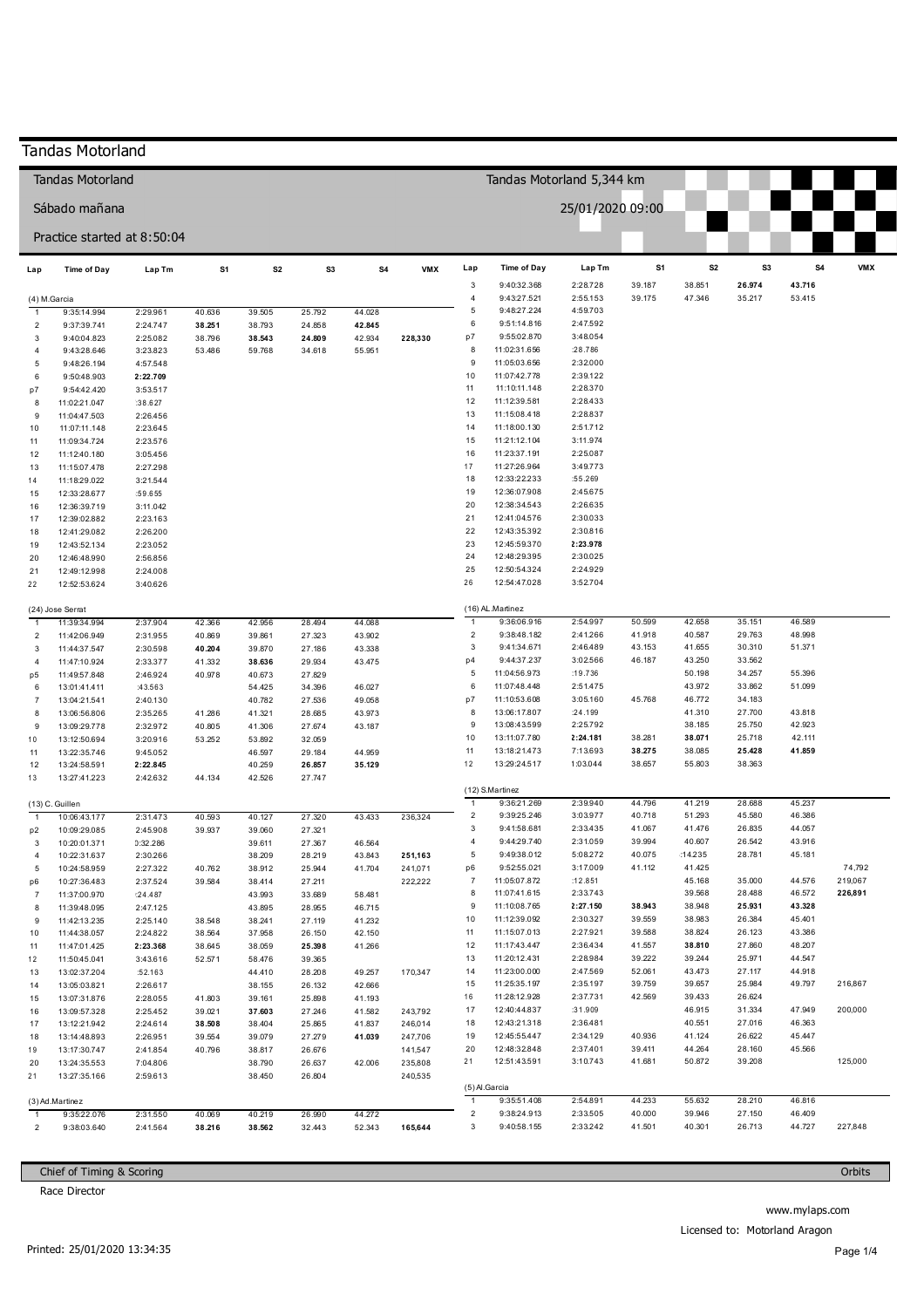| Tandas Motorland     |                              |                      |                  |                   |                  |                  |            |                                  | Tandas Motorland 5,344 km    |                      |                  |                  |                  |                   |            |
|----------------------|------------------------------|----------------------|------------------|-------------------|------------------|------------------|------------|----------------------------------|------------------------------|----------------------|------------------|------------------|------------------|-------------------|------------|
| Sábado mañana        |                              |                      |                  |                   |                  |                  |            |                                  |                              |                      |                  |                  |                  |                   |            |
|                      | Practice started at 8:50:04  |                      |                  |                   |                  |                  |            |                                  |                              |                      |                  |                  |                  |                   |            |
| Lap                  | <b>Time of Day</b>           | Lap Tm               | S1               | S <sub>2</sub>    | S3               | <b>S4</b>        | <b>VMX</b> | Lap                              | Time of Day                  | Lap Tm               | S1               | S <sub>2</sub>   | S <sub>3</sub>   | <b>S4</b>         | <b>VMX</b> |
| $\overline{4}$       | 9:44:08.606                  | 3:10.451             | 56.477           | :01.119           | 28.772           | 44.083           |            | 20                               | 13:15:17.525                 | 2:39.722             | 44.151           | 41.943           | 28.648           | 44.980            |            |
| 5                    | 9:49:06.884                  | 4:58.278             | 40.561           | 39.303            | 26.326           | 43.798           |            | 21                               | 13:17:53.771                 | 2:36.246             | 41.125           | 42.140           | 28.191           | 44.790            |            |
| p6                   | 9:52:50.716                  | 3:43.832             | 41.793           | 47.261            | 41.257           |                  |            | 22                               | 13:20:30.548                 | 2:36.777             | 41.176           | 41.846           | 28.139           | 45.616            |            |
| $\overline{7}$       | 11:02:18.754                 | :28.038              |                  | 46.376            | 28.440           | 48.156           |            | 23<br>24                         | 13:23:09.719<br>13:26:03.664 | 2:39.171<br>2:53.945 | 42.682<br>42.573 | 41.618<br>41.210 | 29.136<br>27.929 | 45.735            |            |
| 8<br>9               | 11:04:48.592<br>11:07:20.744 | 2:29.838<br>2:32.152 | 40.165           | 38.853<br>41.997  | 25.750<br>26.018 | 45.896<br>43.972 |            |                                  |                              |                      |                  |                  |                  |                   |            |
| 10                   | 11:09:49.618                 | 2:28.874             | 39.158           | 39.485            | 26.574           | 43.657           |            |                                  | (18) E.Polanco               |                      |                  |                  |                  |                   |            |
| 11                   | 11:12:40.969                 | 2:51.351             | 39.741           | 40.576            | 31.819           | 59.215           |            | $\overline{1}$                   | 9:36:29.927                  | 2:47.194             | 45.428           | 43.869           | 30.530           | 47.367            | 208,897    |
| 12                   | 11:15:10.119                 | 2:29.150             | 40.410           | 39.572            | 26.016           | 43.152           |            | $\overline{2}$                   | 9:39:16.883                  | 2:46.956             | 46.720           | 42.195           | 31.834           | 46.207            | 243,243    |
| 13                   | 11:17:42.997                 | 2:32.878             | 39.282           | 39.812            | 26.582           | 47.202           |            | 3                                | 9:41:53.257                  | 2:36.374             | 41.573           | 40.441           | 28.552           | 45.808            | 225,941    |
| 14                   | 11:20:12.740                 | 2:29.743             | 38.718<br>05.602 | 39.580            | 27.388           | 44.057           | 229,299    | $\overline{4}$<br>5              | 9:44:35.056<br>9:49:53.018   | 2:41.799<br>5:17.962 | 42.363<br>41.341 | 45.042<br>40.579 | 28.273<br>29.098 | 46.121<br>48.612  | 207,294    |
| 15<br>16             | 11:24:13.090<br>12:33:25.787 | 4:00.350<br>:12.697  |                  | :01.490<br>50.894 | 36.464<br>37.286 | :06.866          | 128,419    | 6                                | 9:52:58.542                  | 3:05.524             | 50.802           | 51.231           | 33.617           | 49.874            | 185,567    |
| 17                   | 12:36:15.614                 | 2:49.827             |                  | 46.066            | 30.856           | 47.560           |            | p7                               | 9:56:22.041                  | 3:23.499             | 48.958           | 51.331           |                  |                   | 112,853    |
| 18                   | 12:38:56.932                 | 2:41.318             | 42.542           | 43.226            | 29.591           | 45.959           | 234,273    | 8                                | 11:02:58.638                 | :36.597              |                  | 53.434           | 32.875           | 48.551            |            |
| 19                   | 12:41:35.106                 | 2:38.174             | 42.296           | 41.068            | 29.249           | 45.561           | 225,941    | 9                                | 11:05:30.132                 | 2:31.494             |                  | 39.719           | 27.811           | 43.505            | 243,243    |
| 20                   | 12:45:08.270                 | 3:33.164             | 50.746           | 52.973            | 39.552           |                  | 150,209    | 10                               | 11:08:02.057                 | 2:31.925             | 40.658           | 39.638           | 27.734           | 43.895            |            |
| 21                   | 12:49:05.961                 | 3:57.691             |                  | 42.463            | 26.052           | 44.845           |            | 11                               | 11:10:35.974                 | 2:33.917             | 41.060           | 39.707           | 29.014           | 44.136            |            |
| 22                   | 12:52:19.851                 | 3:13.890             |                  | 53.659            | 33.342           | 54.566           |            | 12<br>13                         | 11:13:15.485<br>11:15:47.726 | 2:39.511<br>2:32.241 | 40.622<br>40.568 | 44.191<br>40.386 | 31.016<br>27.630 | 43.682<br>43.657  |            |
| 23                   | 12:55:28.413                 | 3:08.562             | 39.397           | 39.427            | 34.091           |                  |            | 14                               | 11:19:05.629                 | 3:17.903             | 49.337           | 49.305           | 32.798           |                   |            |
|                      | (17) Jo.Vecino               |                      |                  |                   |                  |                  |            | 15                               | 12:38:36.192                 | :30.563              |                  | 42.702           | 28.393           | 46.209            | 215,139    |
| $\overline{1}$       | 9:36:22.361                  | 2:42.395             | 45.304           | 41.648            | 28.320           | 47.123           | 234,273    | 16                               | 12:41:09.576                 | 2:33.384             |                  | 40.647           | 28.027           | 44.039            |            |
| $\overline{2}$       | 9:38:58.349                  | 2:35.988             | 40.783           | 42.355            | 26.849           | 46.001           |            | 17                               | 12:43:42.124                 | 2:32.548             | 40.132           | 40.405           | 28.582           | 43.429            |            |
| 3                    | 9:41:33.305                  | 2:34.956             | 41.488           | 40.659            | 26.203           | 46.606           |            | 18                               | 12:46:15.988                 | 2:33.864             | 40.223           | 39.731           | 27.393           | 46.517            |            |
| $\overline{4}$       | 9:44:05.761                  | 2:32.456             | 40.685           | 41.569            | 27.023           | 43.179           |            | 19                               | 12:48:46.901                 | 2:30.913             | 39.836           | 39.696           | 26.764           | 44.617            | 236,324    |
| 5                    | 9:49:08.299                  | 5:02.538             | 40.275           | 40.855            | 27.446           | 43.944           |            | 20<br>21                         | 12:51:26.319<br>12:54:31.734 | 2:39.418<br>3:05.415 | 41.124<br>40.239 | 41.920<br>42.319 | 30.534<br>33.627 | 45.840            | 137,931    |
| p6<br>$\overline{7}$ | 9:52:53.084<br>11:02:55.562  | 3:44.785<br>:02.478  | 55.417           | 51.518<br>49.688  | 36.518<br>35.846 | 48.337           | 194,946    |                                  |                              |                      |                  |                  |                  |                   |            |
| 8                    | 11:05:25.850                 | 2:30.288             |                  | 39.556            | 27.694           | 43.700           | 224,066    |                                  | (15) E.Lumbiarres            |                      |                  |                  |                  |                   |            |
| 9                    | 11:07:55.052                 | 2:29.202             | 39.229           | 40.059            | 25.988           | 43.926           |            | $\overline{1}$                   | 10:07:07.043                 | 2:43.928             | 44.665           | 42.259           | 29.351           | 47.653            |            |
| 10                   | 11:10:28.603                 | 2:33.551             | 40.019           | 40.362            | 26.090           | 47.080           | 223,140    | $\overline{2}$                   | 10:09:51.317                 | 2:44.274             | 42.970           | 42.414           | 39.788           | 39.102            |            |
| 11                   | 11:14:29.637                 | 4:01.034             | 40.266           | 59.644            | 45.875           |                  |            | p3                               | 10:14:13.344                 | 4:22.027             | 00.331           | 57.090           | 51.200           |                   |            |
| 12                   | 11:19:33.714                 | 5:04.077             |                  | 41.768            | 27.264           | 44.049           |            | $\overline{4}$                   | 10:20:00.814                 | 5:47.470             |                  | 41.549           | 29.305           | 50.009            |            |
| 13                   | 11:22:05.025                 | 2:31.311<br>2:31.568 | 39.802           | 40.254<br>40.276  | 27.850<br>27.124 | 43.762           |            | 5<br>6                           | 10:22:39.860<br>10:25:16.259 | 2:39.046<br>2:36.399 | 41.382           | 40.858<br>40.843 | 28.324<br>28.011 | 46.475<br>46.163  |            |
| 14<br>15             | 11:24:36.593<br>11:27:06.769 | 2:30.176             | 39.838           | 39.886            | 26.566           | 44.366<br>43.886 |            | p7                               | 10:28:37.755                 | 3:21.496             | 42.292           | 48.589           | 39.592           |                   |            |
| 16                   | 11:30:32.105                 | 3:25.336             | 45.945           | 47.430            | 32.005           |                  |            | 8                                | 11:36:50.050                 | :12.295              |                  | 45.849           | 33.340           | 49.219            |            |
| 17                   | 12:38:31.979                 | :59.874              |                  | 41.604            | 27.548           | 45.533           | 219,959    | 9                                | 11:39:28.584                 | 2:38.534             |                  | 41.519           | 27.783           | 47.210            |            |
| 18                   | 12:41:04.252                 | 2:32.273             |                  | 40.281            | 27.790           | 45.041           | 229,787    | 10                               | 11:42:05.745                 | 2:37.161             | 41.277           | 41.470           | 27.684           | 46.730            |            |
| 19                   | 12:43:38.944                 | 2:34.692             | 39.700           | 41.695            | 26.812           | 46.485           |            | 11                               | 11:44:40.544                 | 2:34.799             | 40.572           | 41.738           | 27.264           | 45.225            |            |
| 20                   | 12:46:15.886                 | 2:36.942             | 40.346           | 40.823            | 27.100           | 48.673           | 213,439    | 12<br>13                         | 11:47:13.949<br>11:50:23.847 | 2:33.405<br>3:09.898 | 40.373<br>40.780 | 40.276<br>41.080 | 27.648<br>30.884 | 45.108<br>:17.154 |            |
| 21<br>22             | 12:49:09.871<br>12:55:17.501 | 2:53.985<br>6:07.630 | 40.933           | 41.327<br>41.425  | 29.701<br>27.332 | 45.496           |            | 14                               | 11:53:38.275                 | 3:14.428             | 53.997           | 45.825           | 33.618           | :00.988           |            |
| 23                   | 12:57:58.302                 | 2:40.801             |                  | 40.381            | 26.786           |                  | 226,891    | 15                               | 11:56:32.292                 | 2:54.017             | 43.892           | 41.352           | 27.700           |                   |            |
|                      |                              |                      |                  |                   |                  |                  |            | 16                               | 13:01:43.488                 | i:11.196             |                  | 54.266           | 34.781           | 46.759            |            |
|                      | (7) E.Navarro                |                      |                  |                   |                  |                  |            | 17                               | 13:04:19.439                 | 2:35.951             |                  | 40.875           | 27.399           | 46.210            |            |
| p1                   | 10:15:53.733                 | 0:35.256             |                  | 43.643            | :14.531          |                  |            | 18                               | 13:06:55.109                 | 2:35.670             | 40.534           | 41.452           | 27.677           | 46.007            |            |
| $\overline{2}$       | 10:20:00.898                 | 4:07.165             |                  | 45.817            | 32.130           | 51.055           |            | 19                               | 13:09:31.326                 | 2:36.217             | 40.756           | 41.103           | 28.028           | 46.330            |            |
| 3                    | 10:22:53.707                 | 2:52.809             | 46.298           | 44.661            | 30.289           | 51.561           |            | 20<br>21                         | 13:12:19.869<br>13:14:55.557 | 2:48.543<br>2:35.688 | 45.922<br>40.922 | 45.779<br>41.168 | 30.169<br>27.375 | 46.673<br>46.223  |            |
| 4<br>p5              | 10:25:42.742<br>10:28:42.354 | 2:49.035<br>2:59.612 | 46.939<br>44.227 | 45.223<br>42.882  | 28.833<br>31.232 | 48.040           |            | 22                               | 13:17:57.496                 | 3:01.939             | 51.982           | 53.821           | 28.997           | 47.139            |            |
| 6                    | 11:37:16.358                 | :34.004              |                  | 49.054            | 34.932           | 58.390           |            | 23                               | 13:20:49.583                 | 2:52.087             | 47.819           | 47.102           | 29.616           | 47.550            |            |
| $\overline{7}$       | 11:40:11.783                 | 2:55.425             |                  | 43.778            | 29.886           | 54.897           |            | 24                               | 13:23:25.417                 | 2:35.834             | 40.456           | 40.858           | 28.055           | 46.465            |            |
| 8                    | 11:42:46.994                 | 2:35.211             | 41.628           | 40.635            | 27.407           | 45.541           |            | 25                               | 13:26:04.561                 | 2:39.144             | 41.345           | 41.275           | 27.242           | 49.282            |            |
| 9                    | 11:45:17.946                 | 2:30.952             | 39.651           | 40.133            | 26.424           | 44.744           |            | 26                               | 13:29:05.458                 | 3:00.897             | 46.132           | 44.548           | 30.499           |                   |            |
| 10                   | 11:48:21.486                 | 3:03.540             | 41.102           | :07.278           | 28.888           | 46.272           |            |                                  |                              |                      |                  |                  |                  |                   |            |
| 11                   | 11:50:55.394                 | 2:33.908             | 41.037           | 40.524            | 26.803           | 45.544           |            |                                  | (8) M.Moliner                |                      |                  |                  |                  |                   |            |
| 12<br>13             | 11:53:29.001<br>11:55:59.802 | 2:33.607<br>2:30.801 | 41.193<br>39.253 | 40.014<br>39.154  | 27.341<br>26.981 | 45.059<br>45.413 |            | $\overline{1}$<br>$\overline{2}$ | 9:36:33.479<br>9:39:28.180   | 2:54.632<br>2:54.701 | 48.461<br>44.182 | 44.183<br>46.066 | 30.116<br>35.987 | 51.872<br>48.466  |            |
| 14                   | 11:58:50.878                 | 2:51.076             | 39.120           | 39.511            | 27.341           |                  |            | 3                                | 9:42:10.894                  | 2:42.714             | 43.283           | 42.627           | 29.137           | 47.667            |            |
| 15                   | 13:01:55.096                 | :04.218              |                  | 47.864            | 32.610           | 48.323           |            | $\overline{4}$                   | 9:44:54.192                  | 2:43.298             | 42.264           | 42.861           | 30.792           | 47.381            |            |
| 16                   | 13:04:39.519                 | 2:44.423             |                  | 43.344            | 30.123           | 46.240           |            | 5                                | 9:50:15.111                  | 5:20.919             | 21.620           | 41.832           | 28.978           | 48.489            |            |
| 17                   | 13:07:20.791                 | 2:41.272             | 42.543           | 42.577            | 29.987           | 46.165           |            | 6                                | 9:52:56.020                  | 2:40.909             | 41.462           |                  |                  | 48.452            |            |
| 18                   | 13:10:00.353                 | 2:39.562             | 42.109           | 42.626            | 29.889           | 44.938           |            | p7                               | 9:56:19.171                  | 3:23.151             | 49.572           | 51.426           |                  |                   |            |
| 19                   | 13:12:37.803                 | 2:37.450             | 41.982           | 41.942            | 28.616           | 44.910           |            | 8                                | 11:06:30.041                 | :10.870              |                  | 45.532           | 30.673           | 52.541            |            |

Chief of Timing & Scoring

Race Director

Orbits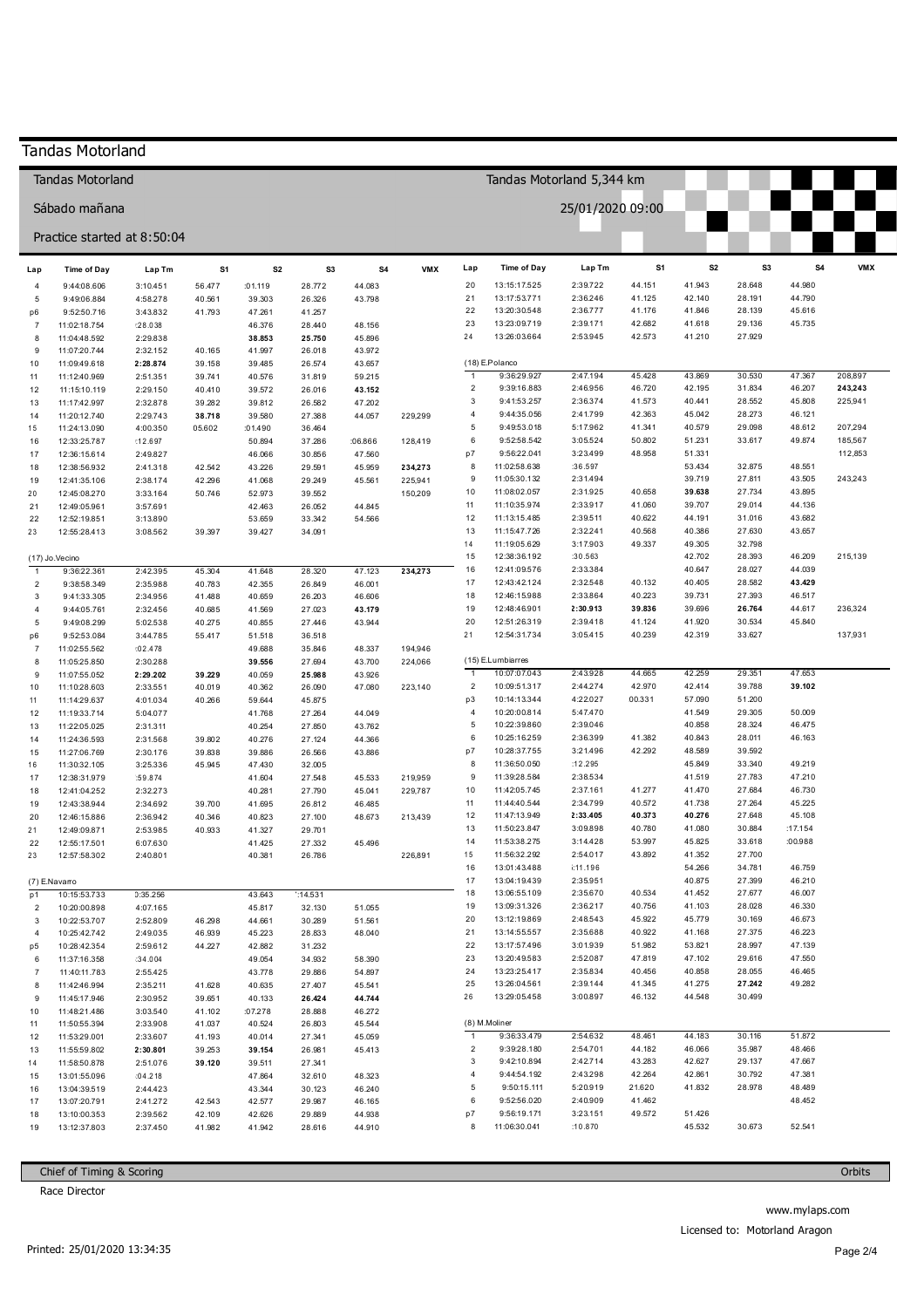|                                | Tandas Motorland             |                      |                  |                   |                  |                   |                    |                         |                              |                      |                  |                  |                  |                  |                    |
|--------------------------------|------------------------------|----------------------|------------------|-------------------|------------------|-------------------|--------------------|-------------------------|------------------------------|----------------------|------------------|------------------|------------------|------------------|--------------------|
| Tandas Motorland               |                              |                      |                  |                   |                  |                   |                    |                         | Tandas Motorland 5,344 km    |                      |                  |                  |                  |                  |                    |
|                                | Sábado mañana                |                      |                  |                   | 25/01/2020 09:00 |                   |                    |                         |                              |                      |                  |                  |                  |                  |                    |
|                                | Practice started at 8:50:04  |                      |                  |                   |                  |                   |                    |                         |                              |                      |                  |                  |                  |                  |                    |
| Lap                            | Time of Day                  | Lap Tm               | S1               | S <sub>2</sub>    | S3               | S4                | <b>VMX</b>         | Lap                     | Time of Day                  | Lap Tm               | S1               | S <sub>2</sub>   | S3               | <b>S4</b>        | <b>VMX</b>         |
| 9                              | 11:09:13.278                 | 2:43.237             |                  | 42.512            | 28.681           | 48.814            |                    | 22                      | 12:57:50.130                 | 3:06.684             | 46.575           | 45.607           | 31.529           |                  |                    |
| 10                             | 11:11:51.693                 | 2:38.415             | 42.431           | 41.234            | 27.783           | 46.967            |                    |                         |                              |                      |                  |                  |                  |                  |                    |
| 11                             | 11:14:29.045                 | 2:37.352             | 41.635           | 41.503            | 27.101           | 47.113            |                    |                         | (10) Al. O. Llinares         |                      |                  |                  |                  |                  |                    |
| 12                             | 11:17:07.062                 | 2:38.017             | 42.582           | 41.620            | 27.685           | 46.130            |                    | p1<br>$\overline{c}$    | 10:58:49.338<br>12:04:56.939 | :46.287<br>:07.601   |                  | 52.156<br>54.362 | 34.816<br>34.316 | 49.834           |                    |
| 13<br>14                       | 11:19:43.992<br>11:22:20.615 | 2:36.930<br>2:36.623 | 41.735<br>41.603 | 41.317<br>41.288  | 26.804<br>27.895 | 47.074<br>45.837  |                    | 3                       | 12:07:34.972                 | 2:38.033             | 41.565           | 41.751           | 27.274           | 47.443           |                    |
| 15                             | 11:25:34.011                 | 3:13.396             | 47.937           | 50.204            | 34.707           |                   | 120,000            | $\overline{4}$          | 12:10:40.306                 | 3:05.334             | 45.739           | 54.999           | 35.285           | 49.311           | 190,476            |
| 16                             | 12:40:44.477                 | :10.466              |                  | 47.782            | 31.028           | 48.498            | 203,390            | $\sqrt{5}$              | 12:13:25.088                 | 2:44.782             | 41.166           | 42.011           | 29.287           | 52.318           |                    |
| 17                             | 12:43:21.013                 | 2:36.536             |                  | 40.937            | 26.735           | 46.861            |                    | 6                       | 12:16:13.852                 | 2:48.764             | 42.892           | 44.755           | 31.851           | 49.266           |                    |
| 18                             | 12:45:55.467                 | 2:34.454             | 40.542           | 40.610            | 26.730           | 46.572            |                    | $\overline{7}$          | 12:19:04.559                 | 2:50.707             | 41.558           | 42.911           | 27.806           | 58.432           |                    |
| 19                             | 12:48:32.481                 | 2:37.014             | 41.155           | 41.208            | 28.507           | 46.144            |                    | 8                       | 12:22:06.846                 | 3:02.287             | 48.748           | 52.800           | 32.991           | 47.748           |                    |
| 20                             | 12:51:42.296                 | 3:09.815             | 41.270           | 50.480            | 38.767           |                   | 120,941            | 9<br>10                 | 12:24:48.987<br>12:27:53.499 | 2:42.141<br>3:04.512 | 40.883<br>41.851 | 42.279<br>43.277 | 28.964<br>29.359 | 50.015           | 195,298<br>128,878 |
|                                | (23) C. Ondiviela            |                      |                  |                   |                  |                   |                    |                         |                              |                      |                  |                  |                  |                  |                    |
|                                | 11:07:18.235                 | 2:35.151             | 40.735           | 41.702            | 27.750           | 44.964            | 225,941            |                         | (19) Ig. Blanchard           |                      |                  |                  |                  |                  |                    |
| $\overline{2}$                 | 11:09:56.198                 | 2:37.963             | 40.182           | 40.613            | 32.392           | 44.776            | 223,602            | $\overline{1}$          | 9:36:27.826                  | 3:16.397             | 50.618           | 49.849           | 42.227           | 53.703           |                    |
| 3                              | 11:12:30.725                 | 2:34.527             | 40.401           | 41.054            | 27.477           | 45.595            | 223,602            | p <sub>2</sub>          | 9:39:41.110                  | 3:13.284             | 48.248           | 47.612           | 33.133           |                  |                    |
| $\overline{4}$                 | 11:15:06.174                 | 2:35.449             | 41.362           | 41.302            | 27.534           | 45.251            | 224,532            | 3                       | 9:43:19.590                  | 3:38.480             |                  | 47.508           | 33.249           | 53.442           |                    |
| p <sub>5</sub>                 | 11:18:59.326                 | 3:53.152             | 03.452           | 59.073            | 39.272           |                   | 116,883            | 4                       | 9:49:10.533                  | 5:50.943             |                  | 47.559           | 30.367           | 48.437           |                    |
|                                |                              |                      |                  |                   |                  |                   |                    | 5                       | 9:52:00.539                  | 2:50.006             | 47.438           | 43.221           | 31.094           | 48.253           |                    |
| $(6)$ J.Coca                   |                              |                      |                  | 42.757            |                  | 50.952            |                    | 6<br>$\overline{7}$     | 11:04:50.301<br>11:07:43.940 | :49.762<br>2:53.639  | 44.713<br>45.438 | 49.787<br>44.497 | 32.567<br>31.760 | 51.607<br>51.944 |                    |
| $\mathbf{1}$<br>p <sub>2</sub> | 10:07:45.137<br>10:11:08.586 | 2:49.790<br>3:23.449 | 45.347<br>47.373 | 50.747            | 30.734<br>37.134 |                   |                    | 8                       | 11:10:31.259                 | 2:47.319             | 46.698           | 45.042           | 29.052           | 46.527           |                    |
| 3                              | 10:19:45.812                 | 8:37.226             |                  | 44.824            | 34.578           | 49.695            |                    | 9                       | 11:13:21.008                 | 2:49.749             | 43.009           | 44.709           | 31.365           | 50.666           |                    |
| $\overline{4}$                 | 10:22:28.831                 | 2:43.019             |                  | 41.900            | 30.356           | 47.269            |                    | 10                      | 11:16:08.630                 | 2:47.622             | 44.056           | 43.673           | 29.801           | 50.092           |                    |
| 5                              | 10:25:18.361                 | 2:49.530             | 43.085           | 42.782            | 28.931           | 54.732            |                    | 11                      | 11:19:02.768                 | 2:54.138             | 44.407           | 43.018           | 36.206           | 50.507           |                    |
| p6                             | 10:28:51.886                 | 3:33.525             | 57.782           | 50.416            | 38.831           |                   |                    | 12                      | 11:21:50.127                 | 2:47.359             | 44.464           | 44.107           | 30.129           | 48.659           |                    |
| $\overline{7}$                 | 11:36:57.829                 | :05.943              |                  | 48.081            | 33.198           | 50.072            |                    | 13                      | 11:24:35.713                 | 2:45.586             | 43.935           | 42.915           | 30.013           | 48.723           |                    |
| 8                              | 11:39:38.542                 | 2:40.713             |                  | 42.284            | 28.279           | 46.895            |                    | 14                      | 11:27:15.590                 | 2:39.877             | 43.749           | 41.072           | 28.715           | 46.341           |                    |
| 9                              | 11:42:19.168                 | 2:40.626             | 42.126           | 42.196            | 30.002           | 46.302            |                    | 15                      | 11:30:07.137                 | 2:51.547             | 42.681           | 42.475           | 29.275           |                  |                    |
| 10                             | 11:45:00.710                 | 2:41.542             | 43.258           | 41.621            | 29.970           | 46.693            |                    | 16                      | 12:33:27.832                 | :20.695              |                  | 45.267           | 34.790           | :06.575          |                    |
| 11                             | 11:47:40.823                 | 2:40.113             | 41.065           | 42.768<br>51.922  | 28.385           | 47.895<br>:06.768 |                    | 17<br>18                | 12:36:19.316<br>12:38:58.701 | 2:51.484<br>2:39.385 | 42.763           | 43.120<br>41.638 | 35.525<br>28.864 | 48.185<br>46.120 |                    |
| 12<br>13                       | 11:51:10.289<br>11:54:28.776 | 3:29.466<br>3:18.487 | 53.385<br>55.694 | 50.737            | 37.391<br>34.876 | 57.180            |                    | 19                      | 12:41:41.517                 | 2:42.816             | 41.926           | 43.809           | 28.053           | 49.028           |                    |
| 14                             | 11:57:23.369                 | 2:54.593             | 44.775           | 42.513            | 29.090           |                   |                    | 20                      | 12:44:21.930                 | 2:40.413             | 42.423           | 42.257           | 27.989           | 47.744           |                    |
| 15                             | 13:02:33.438                 | :10.069              |                  | 46.060            | 34.445           | 53.388            |                    | 21                      | 12:47:03.674                 | 2:41.744             | 43.196           | 42.552           | 28.862           | 47.134           |                    |
| 16                             | 13:05:13.137                 | 2:39.699             |                  | 41.488            | 28.334           | 47.104            |                    | 22                      | 12:49:46.812                 | 2:43.138             | 42.608           | 43.222           | 29.539           | 47.769           |                    |
| 17                             | 13:07:49.893                 | 2:36.756             | 41.789           | 41.391            | 28.192           | 45.384            |                    | 23                      | 12:52:30.936                 | 2:44.124             | 42.125           | 43.374           | 31.203           | 47.422           |                    |
| 18                             | 13:10:30.836                 | 2:40.943             | 44.009           | 41.783            | 28.558           | 46.593            |                    | 24                      | 12:55:12.489                 | 2:41.553             | 42.130           | 43.066           | 28.083           | 48.274           |                    |
| 19                             | 13:14:05.898                 | 3:35.062             | 55.668           | 54.527            | 36.842           | :08.025           |                    | 25                      | 12:58:09.325                 | 2:56.836             | 42.224           | 42.349           | 33.989           |                  |                    |
| 20                             | 13:16:44.341                 | 2:38.443             | 42.326           | 41.573            | 27.893           | 46.651            |                    |                         | (9) An.Vicens                |                      |                  |                  |                  |                  |                    |
| 21<br>22                       | 13:19:21.278<br>13:23:21.055 | 2:36.937<br>3:59.777 | 40.924<br>52.919 | 41.724<br>:02.177 | 28.704<br>41.854 | 45.585            |                    | p <sub>1</sub>          | 10:58:47.689                 | :46.146              |                  | 51.126           | 34.412           |                  |                    |
|                                |                              |                      |                  |                   |                  |                   |                    | $\overline{\mathbf{c}}$ | 12:04:58.614                 | :10.925              |                  | 53.674           | 34.038           | 49.721           |                    |
|                                | (20) Er.Mompel               |                      |                  |                   |                  |                   |                    | $\mathsf 3$             | 12:07:39.722                 | 2:41.108             | 41.560           | 41.668           | 26.888           | 50.992           |                    |
| $\overline{1}$                 | 9:36:18.116                  | 2:44.627             | 44.338           | 42.742            | 28.400           | 49.147            |                    | $\overline{4}$          | 12:10:39.387                 | 2:59.665             | 45.913           | 48.985           | 35.163           | 49.604           |                    |
| $\overline{2}$                 | 9:38:57.798                  | 2:39.682             | 42.066           | 41.634            | 28.384           | 47.598            | 200,371            | $\sqrt{5}$              | 12:13:19.716                 | 2:40.329             | 41.019           | 42.020           | 29.203           | 48.087           |                    |
| p3                             | 9:41:49.641                  | 2:51.843             | 42.768           | 41.656            | 28.163           |                   | 198,895            | 6                       | 12:16:14.208                 | 2:54.492             | 43.318           | 46.168           | 31.657           | 53.349           |                    |
| $\overline{4}$                 | 9:49:05.667                  | 7:16.026             |                  | 43.825            | 29.631           | 48.729            | 201,869            | $\overline{7}$<br>8     | 12:19:03.597<br>12:22:07.907 | 2:49.389<br>3:04.310 | 41.852           | 42.747           | 28.346<br>33.227 | 56.444<br>49.625 |                    |
| p5<br>6                        | 9:55:05.133<br>11:03:12.656  | 5:59.466<br>:07.523  |                  | 43.066<br>50.945  | 29.878<br>32.083 | 54.347            | 117,264<br>146,540 | 9                       | 12:24:47.305                 | 2:39.398             | 48.856<br>40.680 | 52.602<br>41.239 | 27.873           | 49.606           |                    |
| $\overline{7}$                 | 11:05:53.958                 | 2:41.302             | 41.148           | 41.758            | 27.426           | 50.970            | 194,595            | 10                      | 12:27:43.847                 | 2:56.542             | 42.609           | 43.045           | 29.356           |                  |                    |
| p8                             | 11:09:03.029                 | 3:09.071             | 43.094           | 46.255            | 32.827           |                   | 153,191            |                         |                              |                      |                  |                  |                  |                  |                    |
| 9                              | 11:14:45.085                 | 5:42.056             |                  | 50.684            | 32.914           | 51.496            | 194,595            |                         | (21) Ro.LLano                |                      |                  |                  |                  |                  |                    |
| 10                             | 11:18:21.914                 | 3:36.829             |                  | 47.005            | 35.336           |                   | 93,669             | $\overline{1}$          | 10:07:35.512                 | 2:55.681             | 44.240           | 43.778           | 29.496           | 58.167           | 109,533            |
| 11                             | 11:27:32.534                 | 9:10.620             |                  | 43.491            | 29.307           | 48.644            | 202,247            | p2                      | 10:11:00.695                 | 3:25.183             | 44.069           | 46.221           | 37.454           |                  |                    |
| 12                             | 11:30:17.638                 | 2:45.104             | 43.518           | 43.255            | 28.362           | 49.969            | 201,869            | 3                       | 10:19:10.394                 | 8:09.699             |                  | 56.164           | 31.986           | 48.029           | 198,895            |
| 13                             | 11:33:33.652                 | 3:16.014             | 44.900           | 43.974            | 28.701           |                   | 109,980            | $\overline{a}$          | 10:21:56.384                 | 2:45.990             |                  | 43.239           | 32.548           | 48.354           |                    |
| 14                             | 12:33:42.640                 | :08.988              |                  | 42.461            | 28.426           | 47.791            | 204,545            | 5                       | 10:24:40.622                 | 2:44.238             | 42.341           | 45.773           | 28.822           | 47.302           |                    |
| 15                             | 12:36:23.636                 | 2:40.996             |                  | 42.221            | 27.806           | 47.515            | 201,493            | p6<br>$\overline{7}$    | 10:28:01.820                 | 3:21.198             | 00.331           | 42.648<br>48.277 | 29.703<br>38.615 |                  | 146,143            |
| 16<br>17                       | 12:39:01.130                 | 2:37.494             | 41.440           | 41.434            | 27.606           | 47.014            | 206,107            | 8                       | 11:36:51.993<br>11:39:37.747 | :50.173<br>2:45.754  |                  | 42.840           | 28.454           | 53.488<br>47.737 | 206,501            |
| 18                             | 12:41:40.294<br>12:44:26.069 | 2:39.164<br>2:45.775 | 42.897<br>42.194 | 41.600<br>41.813  | 27.578<br>28.279 | 47.089            | 200,743<br>206,107 | 9                       | 11:42:18.682                 | 2:40.935             | 42.069           | 42.030           | 29.075           | 47.761           | 204,159            |
| 19                             | 12:48:41.036                 | 4:14.967             |                  | 50.839            | 33.395           | 56.411            | 145,357            | 10                      | 11:45:10.953                 | 2:52.271             | 44.770           | 43.479           | 32.395           | 51.627           |                    |
| 20                             | 12:51:39.670                 | 2:58.634             |                  | 50.164            | 31.454           | 50.807            |                    | 11                      | 11:48:22.522                 | 3:11.569             | 49.670           | :01.422          | 29.971           | 50.506           |                    |
| 21                             | 12:54:43.446                 | 3:03.776             | 46.593           | 47.458            | 32.316           | 57.409            | 169,545            | 12                      | 11:51:10.993                 | 2:48.471             | 41.747           | 41.308           | 30.671           | 54.745           | 164,885            |
|                                |                              |                      |                  |                   |                  |                   |                    |                         |                              |                      |                  |                  |                  |                  |                    |

Chief of Timing & Scoring

Race Director

Orbits